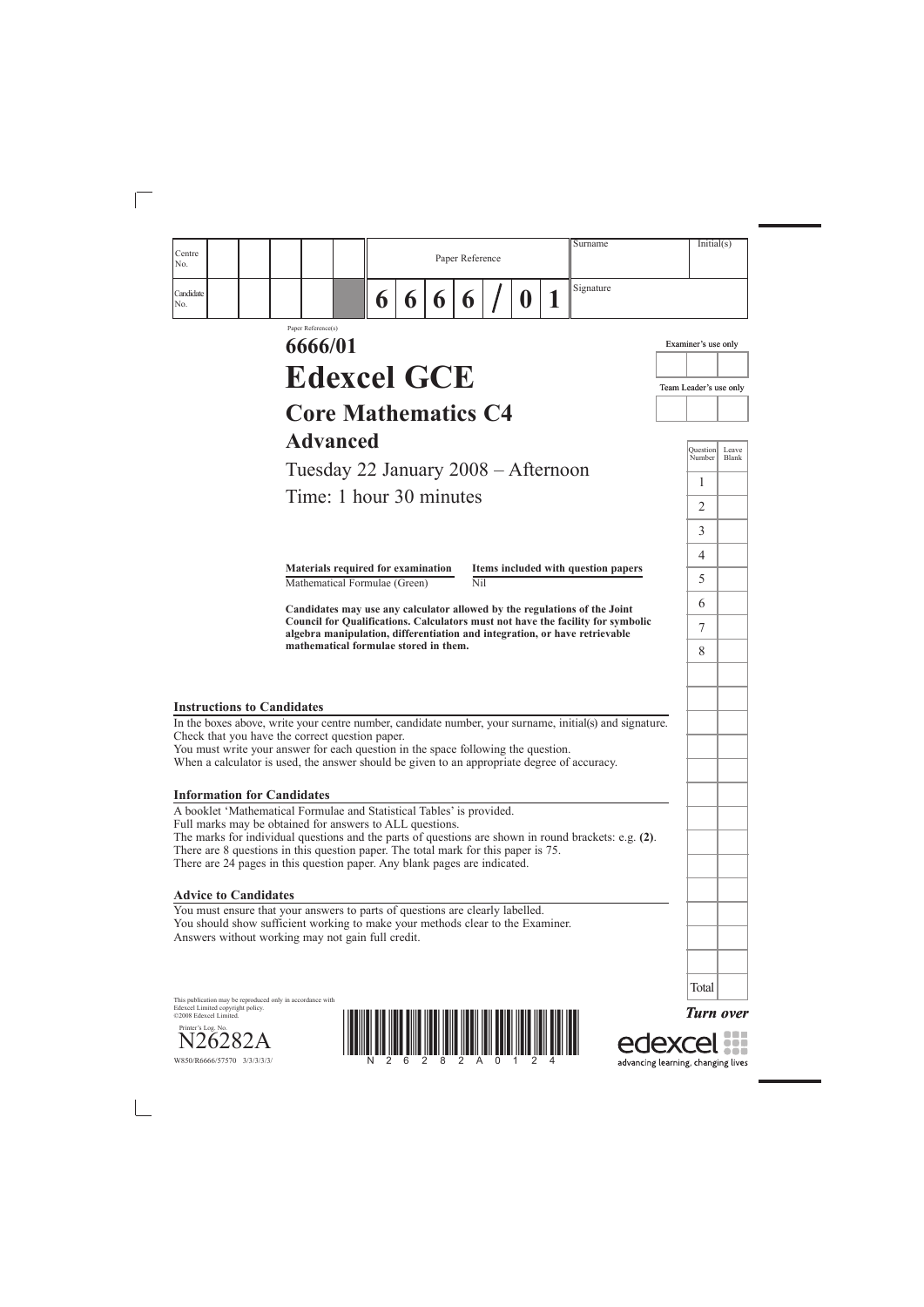



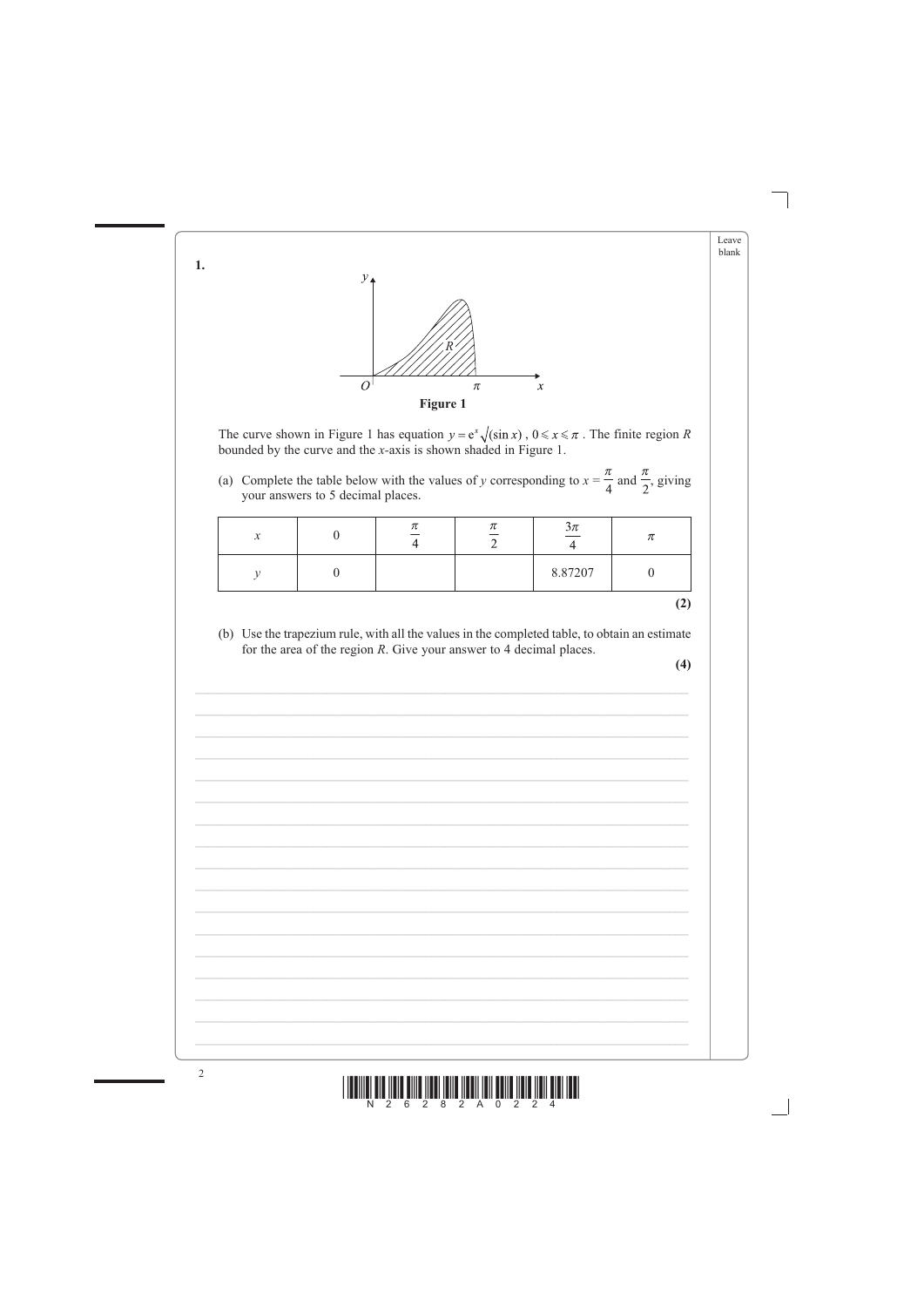|                             | Leave<br>blank |
|-----------------------------|----------------|
| <b>Question 1 continued</b> |                |
|                             |                |
|                             |                |
|                             |                |
|                             |                |
|                             |                |
|                             |                |
|                             |                |
|                             |                |
|                             |                |
|                             |                |
|                             |                |
|                             |                |
|                             |                |
|                             |                |
|                             |                |
|                             |                |
|                             |                |
|                             |                |
|                             |                |
|                             |                |
|                             |                |
|                             |                |
|                             |                |
|                             |                |
|                             |                |
|                             |                |
|                             |                |
|                             |                |
|                             |                |
|                             |                |
|                             |                |
|                             |                |
|                             |                |
|                             |                |

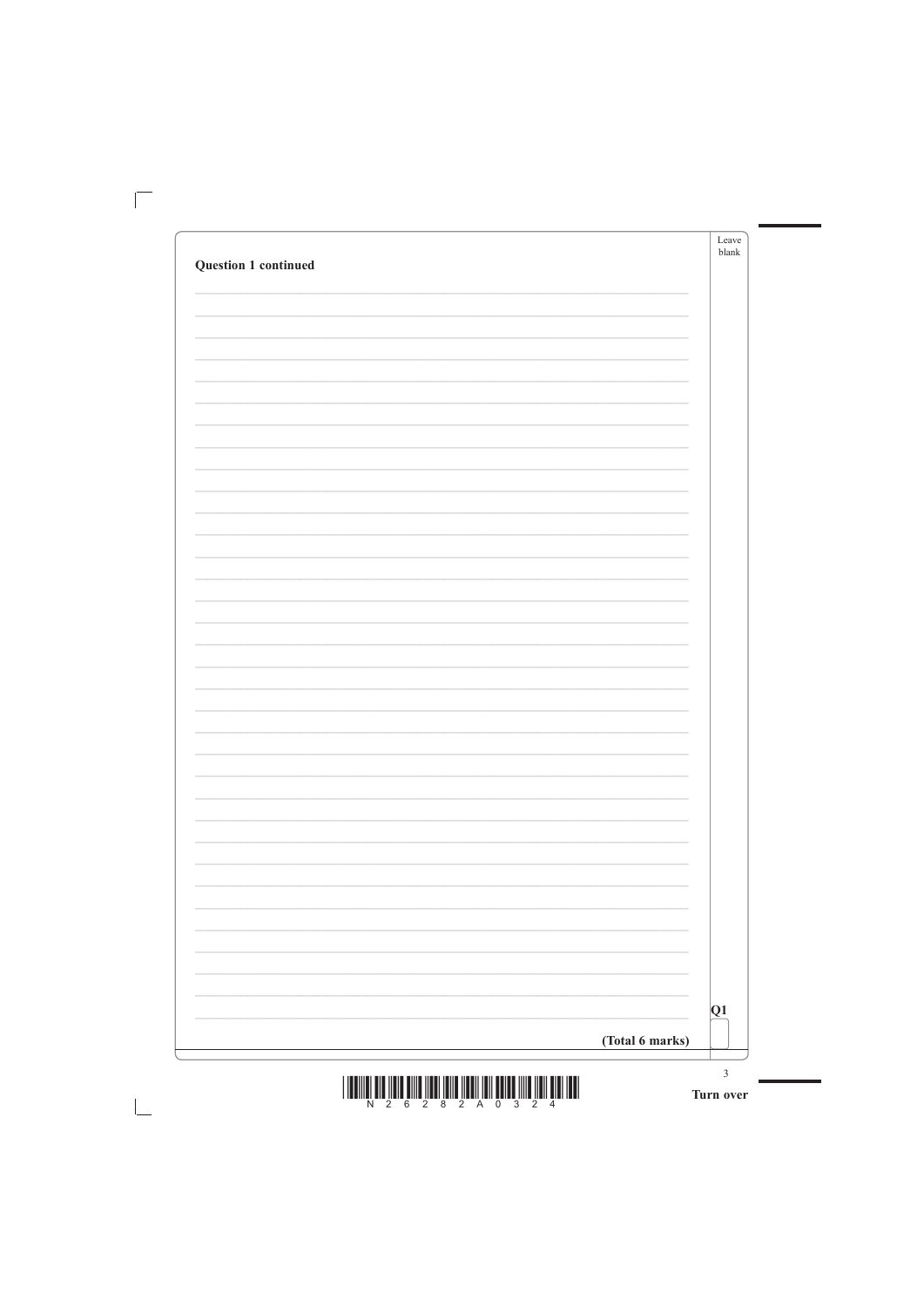| 2. | (a) Use the binomial theorem to expand                                                                                                         | Leave<br>blank |
|----|------------------------------------------------------------------------------------------------------------------------------------------------|----------------|
|    | $(8-3x)^{\frac{1}{3}}$ , $ x  < \frac{8}{3}$ ,                                                                                                 |                |
|    | in ascending powers of x, up to and including the term in $x^3$ , giving each term as a<br>simplified fraction.                                |                |
|    | (5)                                                                                                                                            |                |
|    | (b) Use your expansion, with a suitable value of x, to obtain an approximation to $\sqrt[3]{(7.7)}$ .<br>Give your answer to 7 decimal places. |                |
|    | (2)                                                                                                                                            |                |
|    |                                                                                                                                                |                |
|    |                                                                                                                                                |                |
|    |                                                                                                                                                |                |
|    |                                                                                                                                                |                |
|    |                                                                                                                                                |                |
|    |                                                                                                                                                |                |
|    |                                                                                                                                                |                |
|    |                                                                                                                                                |                |
|    |                                                                                                                                                |                |
|    |                                                                                                                                                |                |
|    |                                                                                                                                                |                |
|    |                                                                                                                                                |                |
|    |                                                                                                                                                |                |
|    |                                                                                                                                                |                |
|    |                                                                                                                                                |                |
|    |                                                                                                                                                |                |
|    |                                                                                                                                                |                |
|    |                                                                                                                                                |                |



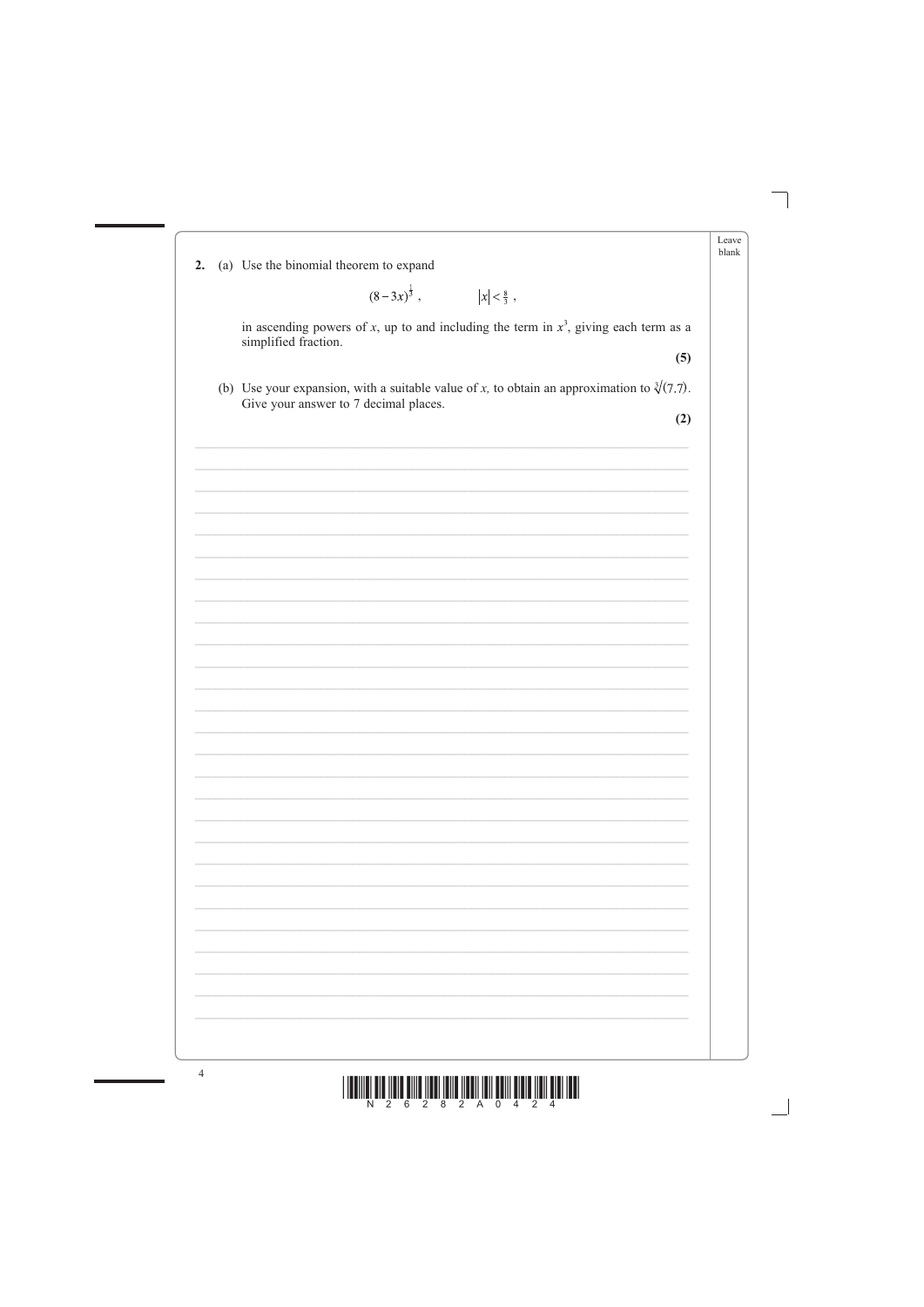| <b>Question 2 continued</b> | Leave<br>blank |
|-----------------------------|----------------|
|                             |                |
|                             |                |
|                             |                |
|                             |                |
|                             |                |
|                             |                |
|                             |                |
|                             |                |
|                             |                |
|                             |                |
|                             |                |
|                             |                |
|                             |                |
|                             |                |
|                             |                |
|                             |                |
|                             |                |
|                             |                |
|                             |                |
|                             |                |
|                             |                |
|                             |                |
|                             |                |
|                             |                |
|                             |                |
|                             |                |
|                             |                |
|                             |                |
|                             |                |
|                             |                |
|                             |                |
|                             |                |

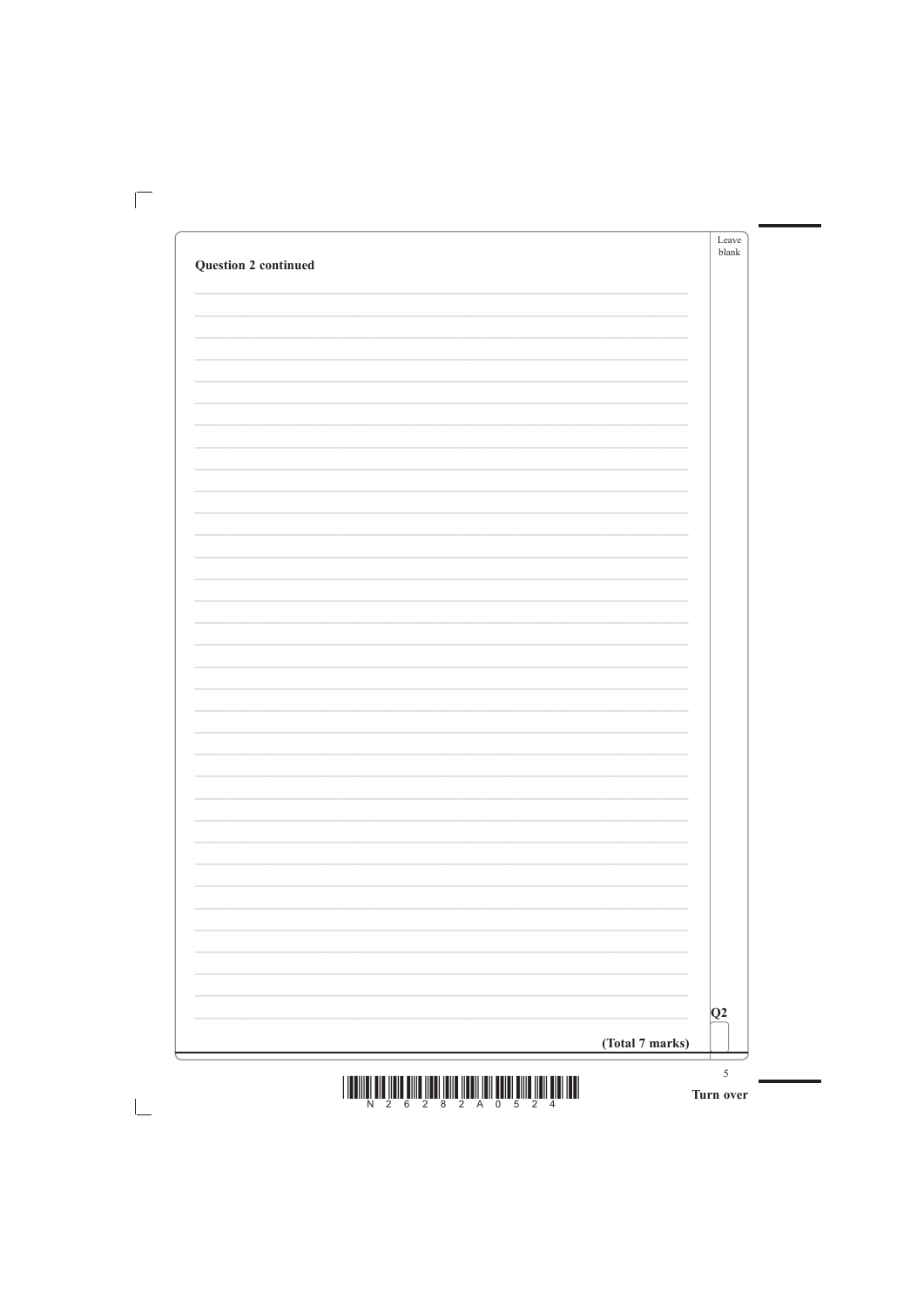



![](_page_5_Figure_2.jpeg)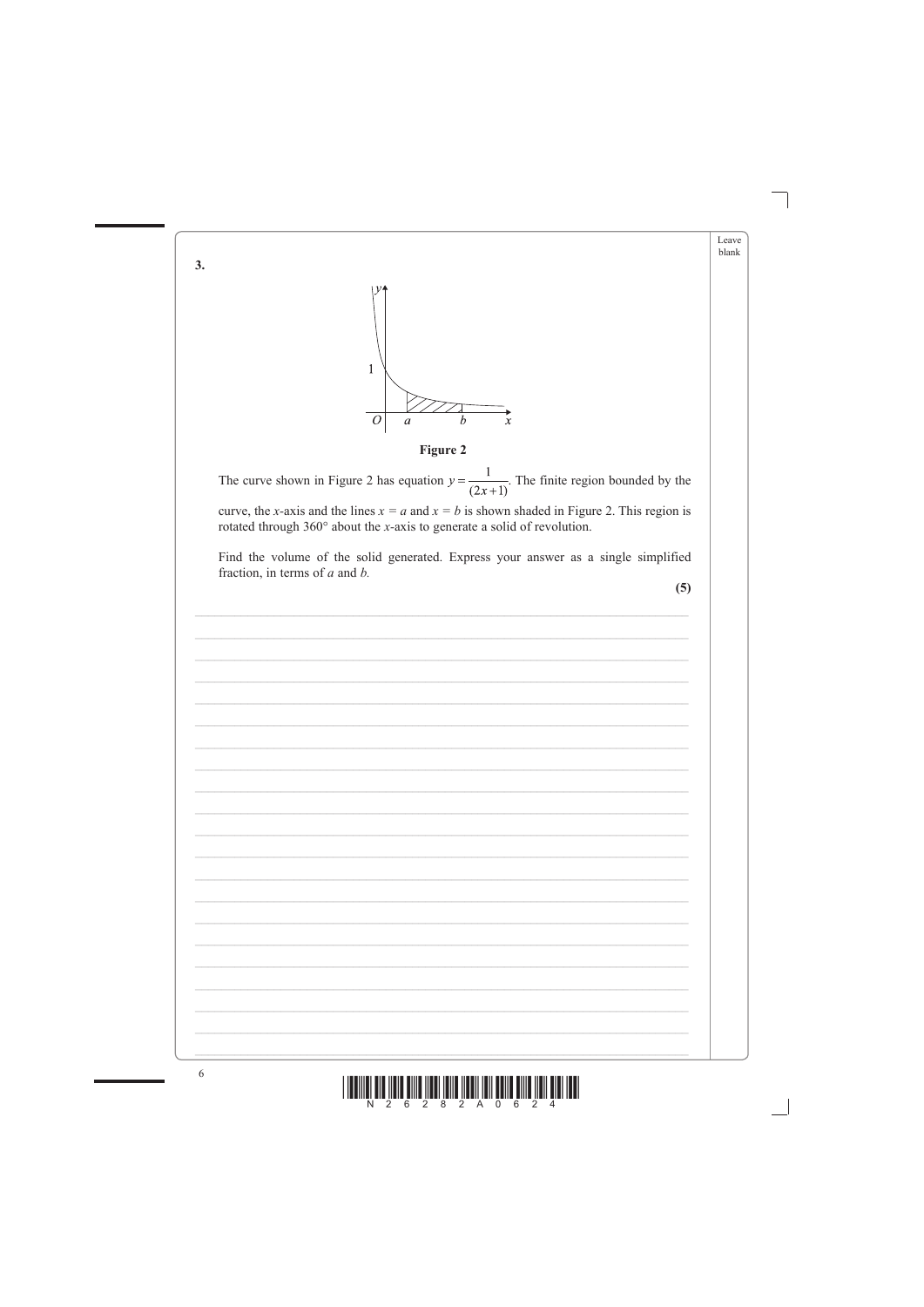|                      | Leave<br>blank |
|----------------------|----------------|
| Question 3 continued |                |
|                      |                |
|                      |                |
|                      |                |
|                      |                |
|                      |                |
|                      |                |
|                      |                |
|                      |                |
|                      |                |
|                      |                |
|                      |                |
|                      |                |
|                      |                |
|                      |                |
|                      |                |
|                      |                |
|                      |                |
|                      |                |
|                      |                |
|                      |                |
|                      |                |
|                      |                |
|                      |                |
|                      |                |
|                      |                |
|                      |                |
|                      |                |
|                      |                |
|                      |                |
|                      |                |

![](_page_6_Figure_1.jpeg)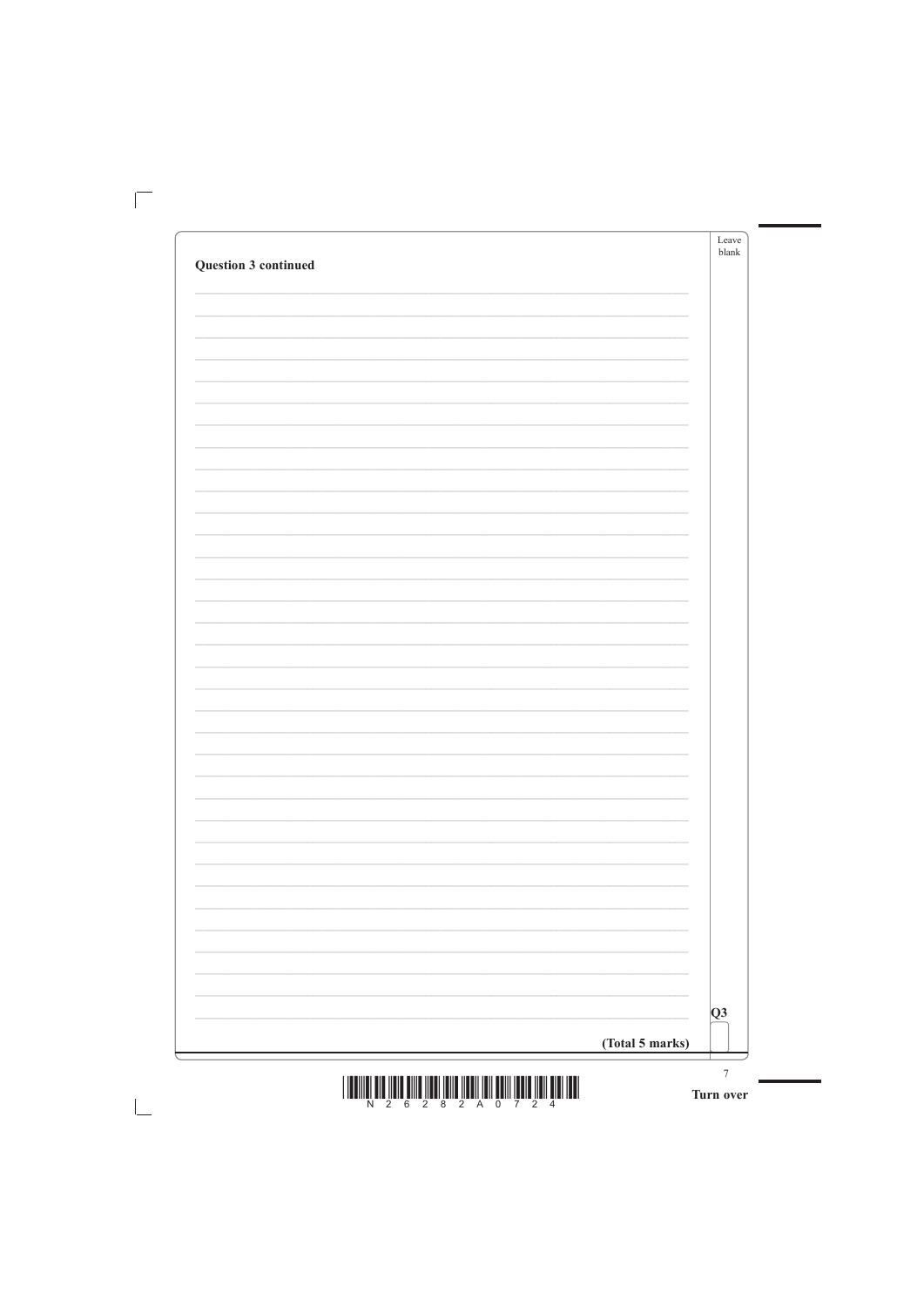|                                                                                      |     | Leave<br>blank |
|--------------------------------------------------------------------------------------|-----|----------------|
| 4. (i) Find $\int \ln(\frac{x}{2}) dx$ .                                             | (4) |                |
| (ii) Find the exact value of $\int_{\frac{\pi}{4}}^{\frac{\pi}{2}} \sin^2 x \, dx$ . |     |                |
|                                                                                      | (5) |                |
|                                                                                      |     |                |
|                                                                                      |     |                |
|                                                                                      |     |                |
|                                                                                      |     |                |
|                                                                                      |     |                |
|                                                                                      |     |                |
|                                                                                      |     |                |
|                                                                                      |     |                |
|                                                                                      |     |                |
|                                                                                      |     |                |
|                                                                                      |     |                |
|                                                                                      |     |                |
|                                                                                      |     |                |
|                                                                                      |     |                |
|                                                                                      |     |                |
|                                                                                      |     |                |
|                                                                                      |     |                |
|                                                                                      |     |                |
|                                                                                      |     |                |

![](_page_7_Figure_1.jpeg)

 $8\phantom{.0}$ 

![](_page_7_Figure_2.jpeg)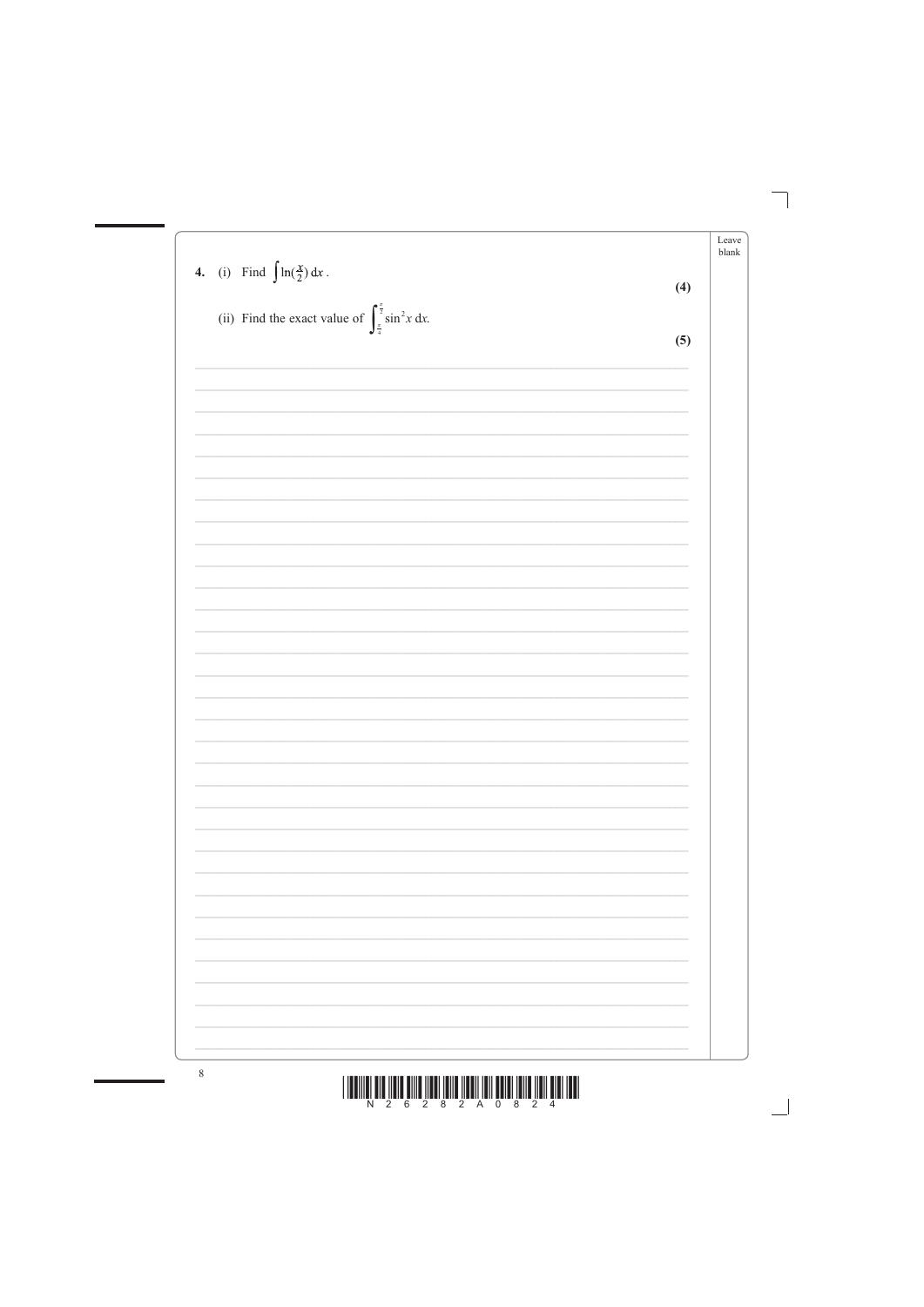|                             | Leave<br>$b$ lank |
|-----------------------------|-------------------|
| <b>Question 4 continued</b> |                   |
|                             |                   |
|                             |                   |
|                             |                   |
|                             |                   |
|                             |                   |
|                             |                   |
|                             |                   |
|                             |                   |
|                             |                   |
|                             |                   |
|                             |                   |
|                             |                   |
|                             |                   |
|                             |                   |
|                             |                   |
|                             |                   |
|                             |                   |
|                             |                   |
|                             |                   |
|                             |                   |
|                             |                   |
|                             |                   |
|                             |                   |
|                             |                   |
|                             |                   |
|                             |                   |
|                             |                   |
|                             |                   |
|                             |                   |
|                             |                   |
|                             |                   |
|                             |                   |

![](_page_8_Figure_1.jpeg)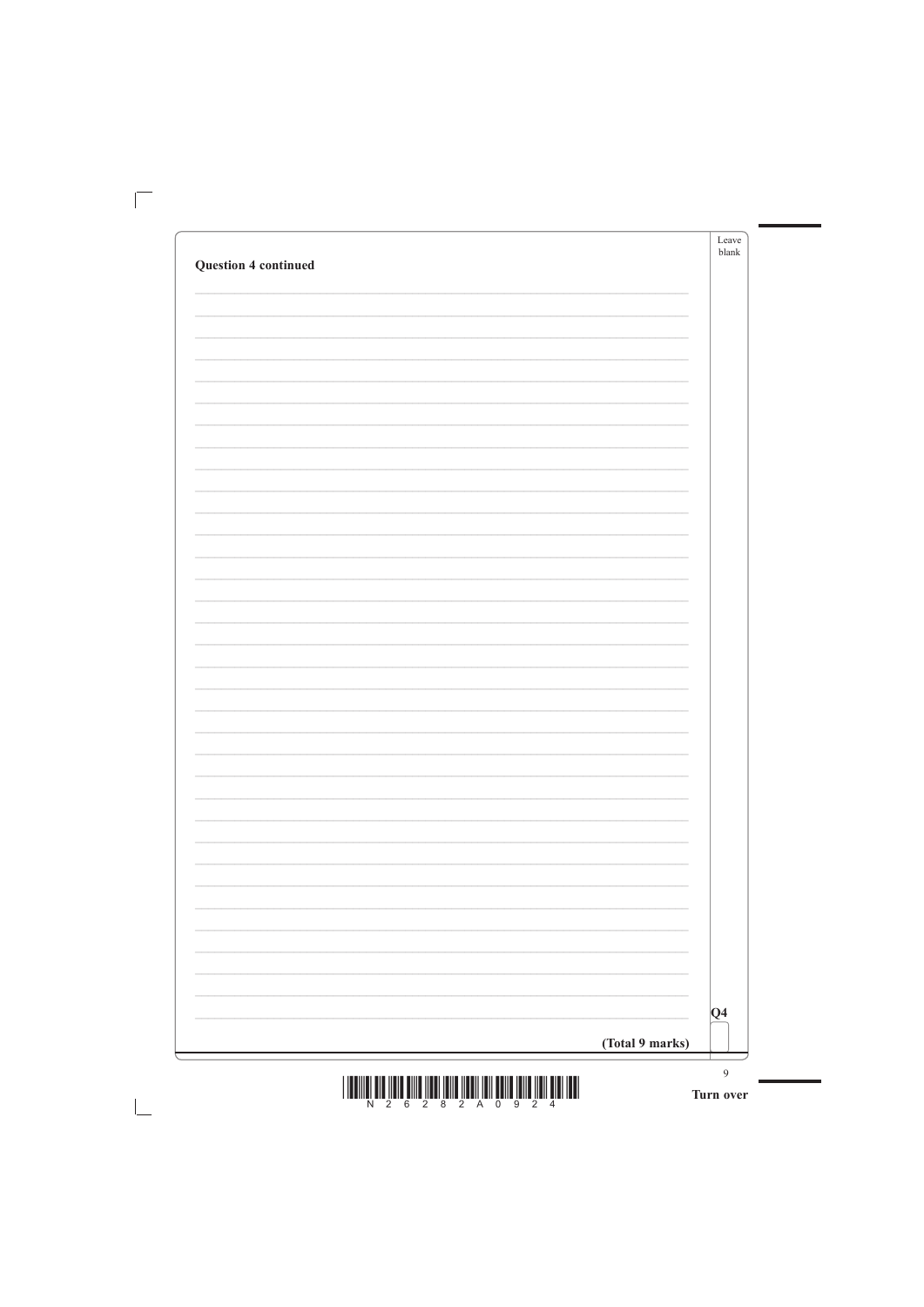| A curve is described by the equation<br>5.                               |     |
|--------------------------------------------------------------------------|-----|
| $x^3 - 4y^2 = 12xy$                                                      |     |
| (a) Find the coordinates of the two points on the curve where $x = -8$ . |     |
|                                                                          | (3) |
| (b) Find the gradient of the curve at each of these points.              |     |
|                                                                          | (6) |
|                                                                          |     |
|                                                                          |     |
|                                                                          |     |
|                                                                          |     |
|                                                                          |     |
|                                                                          |     |
|                                                                          |     |
|                                                                          |     |
|                                                                          |     |
|                                                                          |     |
|                                                                          |     |
|                                                                          |     |
|                                                                          |     |
|                                                                          |     |
|                                                                          |     |
|                                                                          |     |
|                                                                          |     |
|                                                                          |     |
|                                                                          |     |
|                                                                          |     |
|                                                                          |     |
|                                                                          |     |
|                                                                          |     |

![](_page_9_Figure_1.jpeg)

![](_page_9_Figure_2.jpeg)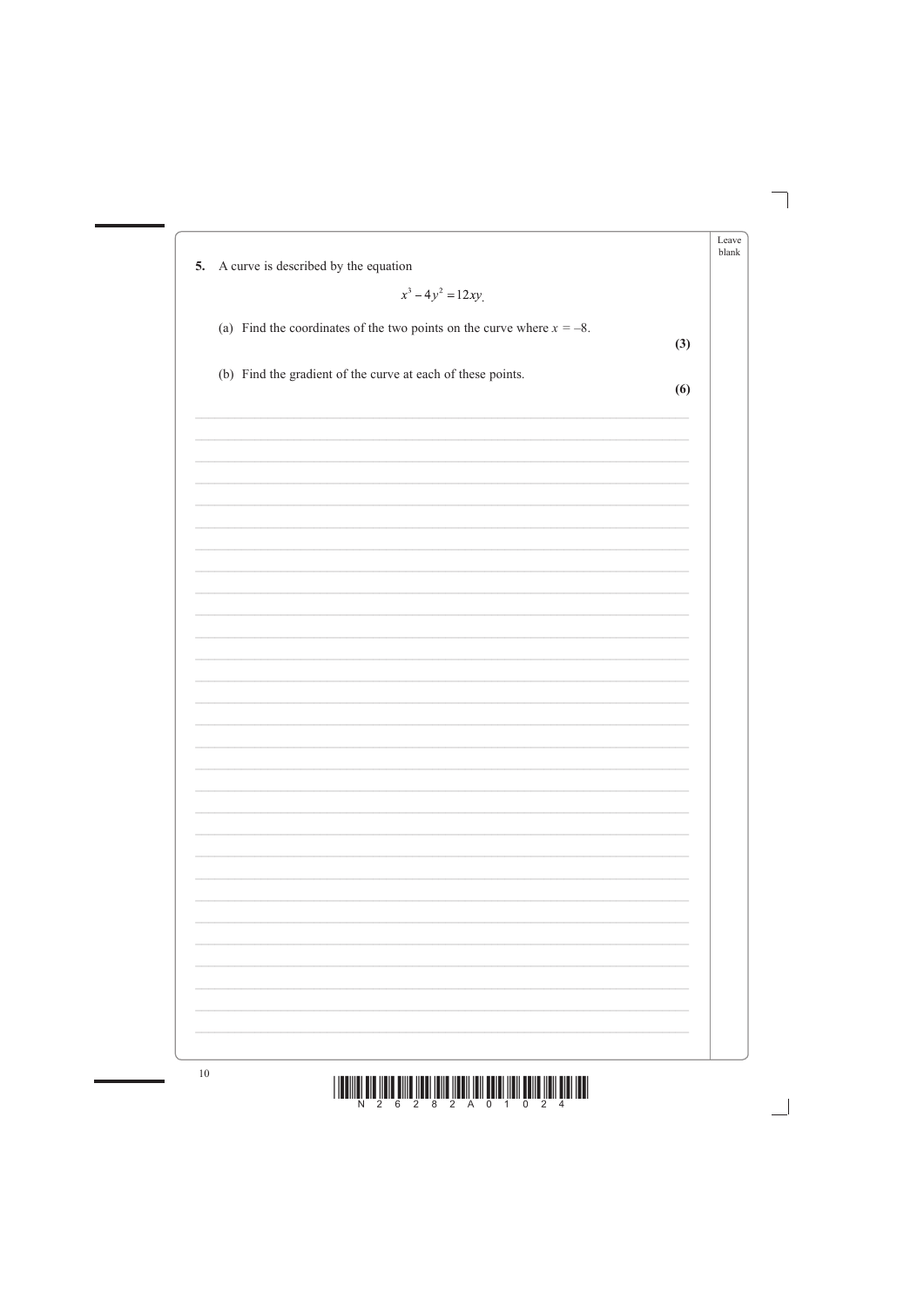|                             | Leave<br>blank |
|-----------------------------|----------------|
| <b>Question 5 continued</b> |                |
|                             |                |
|                             |                |
|                             |                |
|                             |                |
|                             |                |
|                             |                |
|                             |                |
|                             |                |
|                             |                |
|                             |                |
|                             |                |
|                             |                |
|                             |                |
|                             |                |
|                             |                |
|                             |                |
|                             |                |
|                             |                |
|                             |                |
|                             |                |
|                             |                |
|                             |                |
|                             |                |
|                             |                |
|                             |                |
|                             |                |
|                             |                |
|                             |                |
|                             |                |
|                             |                |
|                             |                |

![](_page_10_Figure_1.jpeg)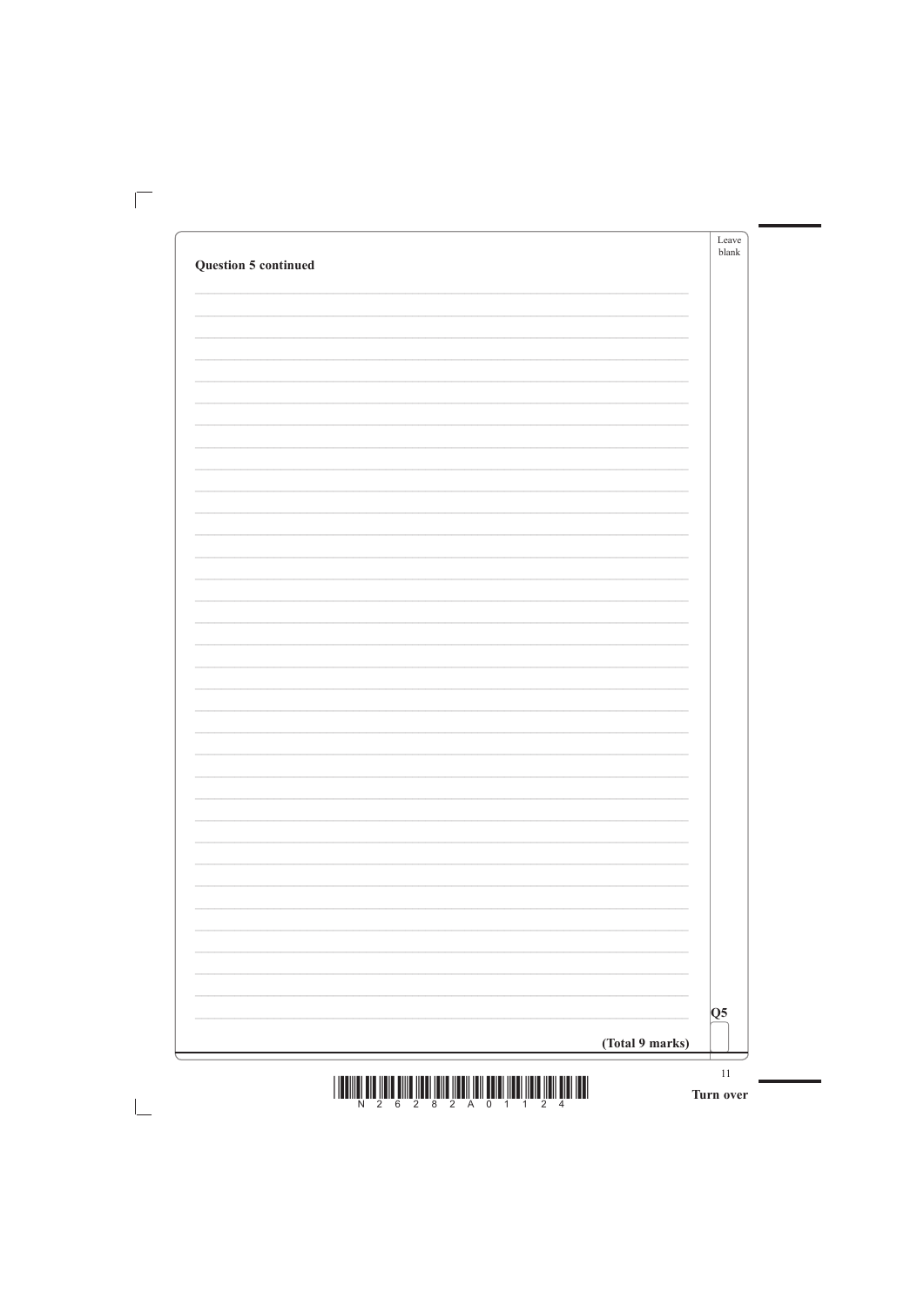|    |                                                                                                                                                                | Leave |
|----|----------------------------------------------------------------------------------------------------------------------------------------------------------------|-------|
| 6. | The points A and B have position vectors $2\mathbf{i} + 6\mathbf{j} - \mathbf{k}$ and $3\mathbf{i} + 4\mathbf{j} + \mathbf{k}$ respectively.                   | blank |
|    | The line $l_1$ passes through the points A and B.                                                                                                              |       |
|    |                                                                                                                                                                |       |
|    | (a) Find the vector $\overrightarrow{AB}$ .<br>(2)                                                                                                             |       |
|    | (b) Find a vector equation for the line $l_1$ .<br>(2)                                                                                                         |       |
|    | A second line $l_2$ passes through the origin and is parallel to the vector $\mathbf{i} + \mathbf{k}$ . The line $l_1$<br>meets the line $l_2$ at the point C. |       |
|    | (c) Find the acute angle between $l_1$ and $l_2$ .<br>(3)                                                                                                      |       |
|    | (d) Find the position vector of the point $C$ .<br>(4)                                                                                                         |       |
|    |                                                                                                                                                                |       |
|    |                                                                                                                                                                |       |
|    |                                                                                                                                                                |       |
|    |                                                                                                                                                                |       |
|    |                                                                                                                                                                |       |
|    |                                                                                                                                                                |       |
|    |                                                                                                                                                                |       |
|    |                                                                                                                                                                |       |
|    |                                                                                                                                                                |       |
|    |                                                                                                                                                                |       |
|    |                                                                                                                                                                |       |
|    |                                                                                                                                                                |       |
|    |                                                                                                                                                                |       |
|    |                                                                                                                                                                |       |
|    |                                                                                                                                                                |       |
|    |                                                                                                                                                                |       |
|    |                                                                                                                                                                |       |
|    |                                                                                                                                                                |       |
|    |                                                                                                                                                                |       |

![](_page_11_Figure_1.jpeg)

![](_page_11_Picture_3.jpeg)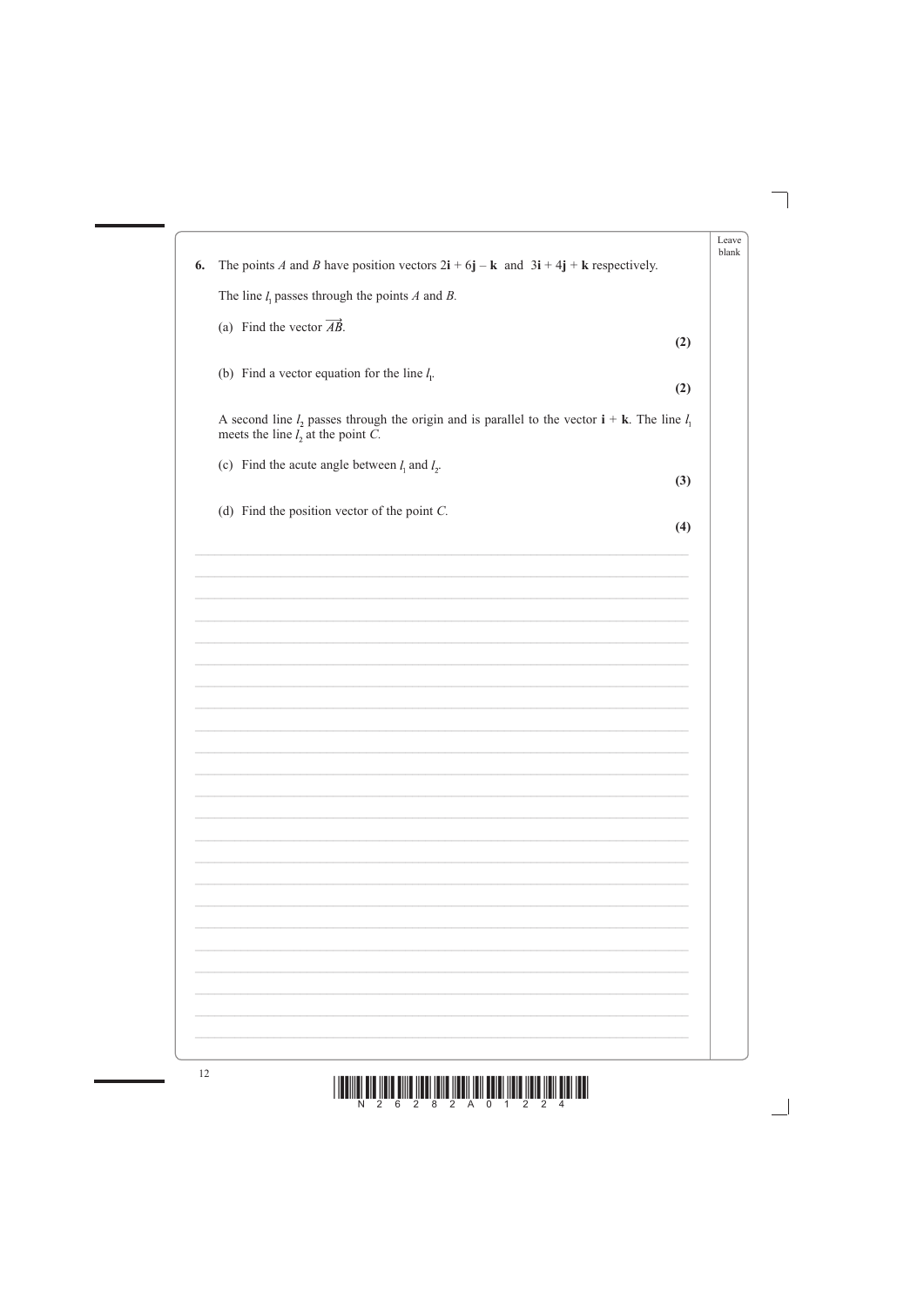|                      | Leave<br>blank |
|----------------------|----------------|
| Question 6 continued |                |
|                      |                |
|                      |                |
|                      |                |
|                      |                |
|                      |                |
|                      |                |
|                      |                |
|                      |                |
|                      |                |
|                      |                |
|                      |                |
|                      |                |
|                      |                |
|                      |                |
|                      |                |
|                      |                |
|                      |                |
|                      |                |
|                      |                |
|                      |                |
|                      |                |
|                      |                |
|                      |                |
|                      |                |
|                      |                |
|                      |                |
|                      |                |
|                      |                |
|                      |                |
|                      |                |
|                      |                |
|                      |                |
|                      |                |
|                      |                |

![](_page_12_Figure_1.jpeg)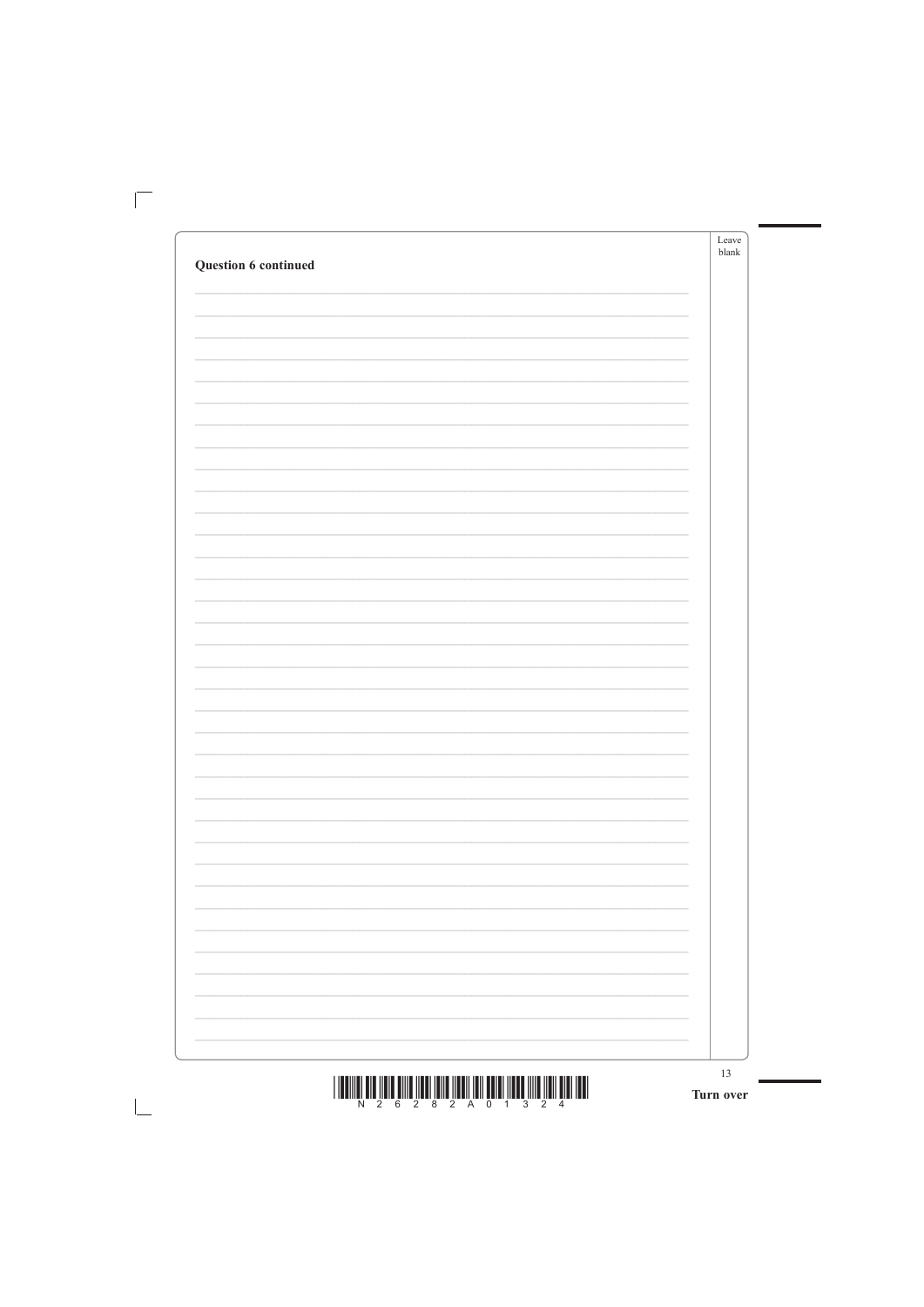| Question 6 continued | Leave<br>blank |
|----------------------|----------------|
|                      |                |
|                      |                |
|                      |                |
|                      |                |
|                      |                |
|                      |                |
|                      |                |
|                      |                |
|                      |                |
|                      |                |
|                      |                |
|                      |                |
|                      |                |
|                      |                |
|                      |                |
|                      |                |
|                      |                |
|                      |                |
|                      |                |
|                      |                |
|                      |                |
|                      |                |

![](_page_13_Figure_1.jpeg)

![](_page_13_Figure_2.jpeg)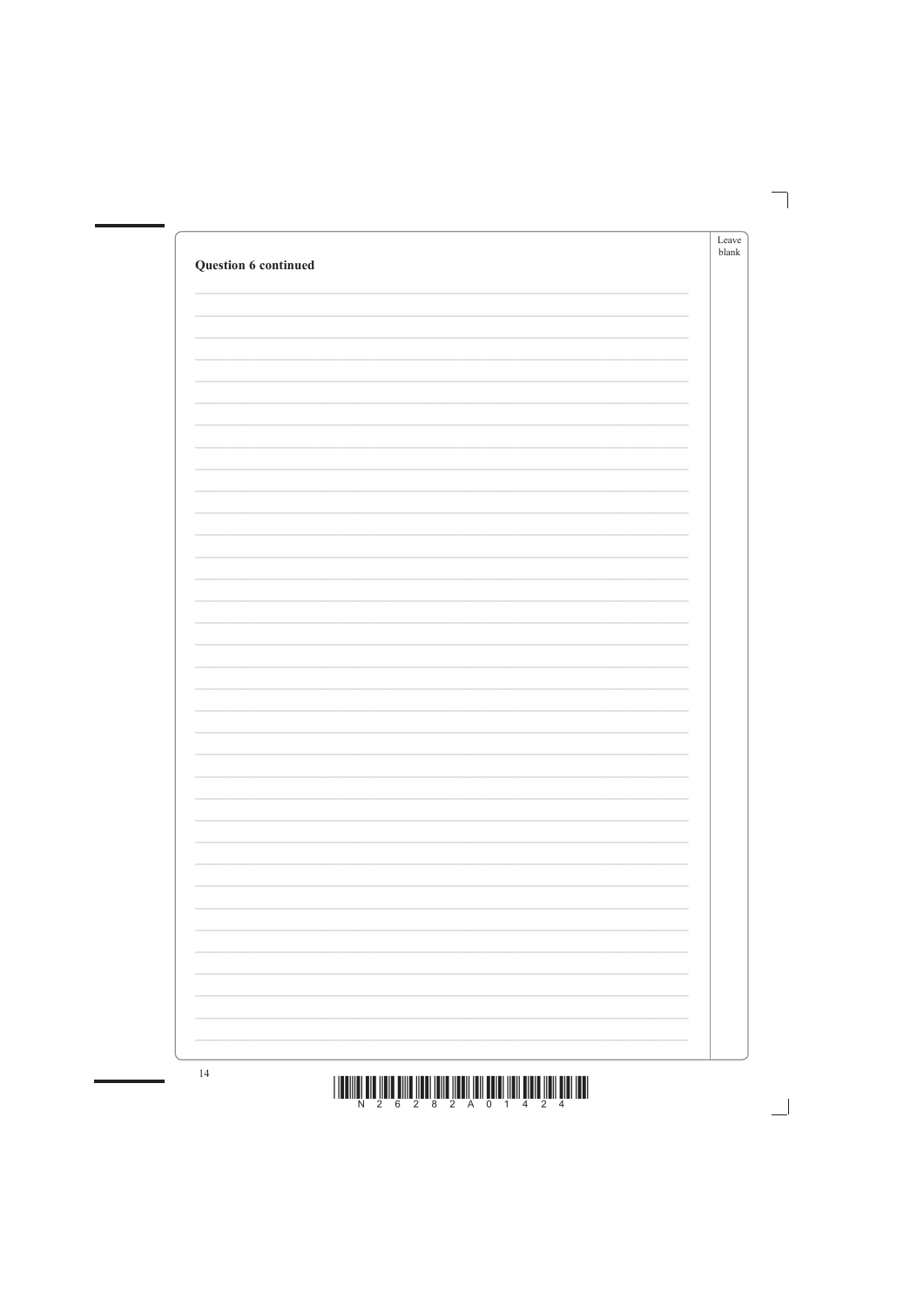|                      | Leave<br>blank |
|----------------------|----------------|
| Question 6 continued |                |
|                      |                |
|                      |                |
|                      |                |
|                      |                |
|                      |                |
|                      |                |
|                      |                |
|                      |                |
|                      |                |
|                      |                |
|                      |                |
|                      |                |
|                      |                |
|                      |                |
|                      |                |
|                      |                |
|                      |                |
|                      |                |
|                      |                |
|                      |                |
|                      |                |
|                      |                |
|                      |                |
|                      |                |
|                      |                |
|                      |                |
|                      |                |
|                      |                |
|                      |                |
|                      |                |

![](_page_14_Figure_1.jpeg)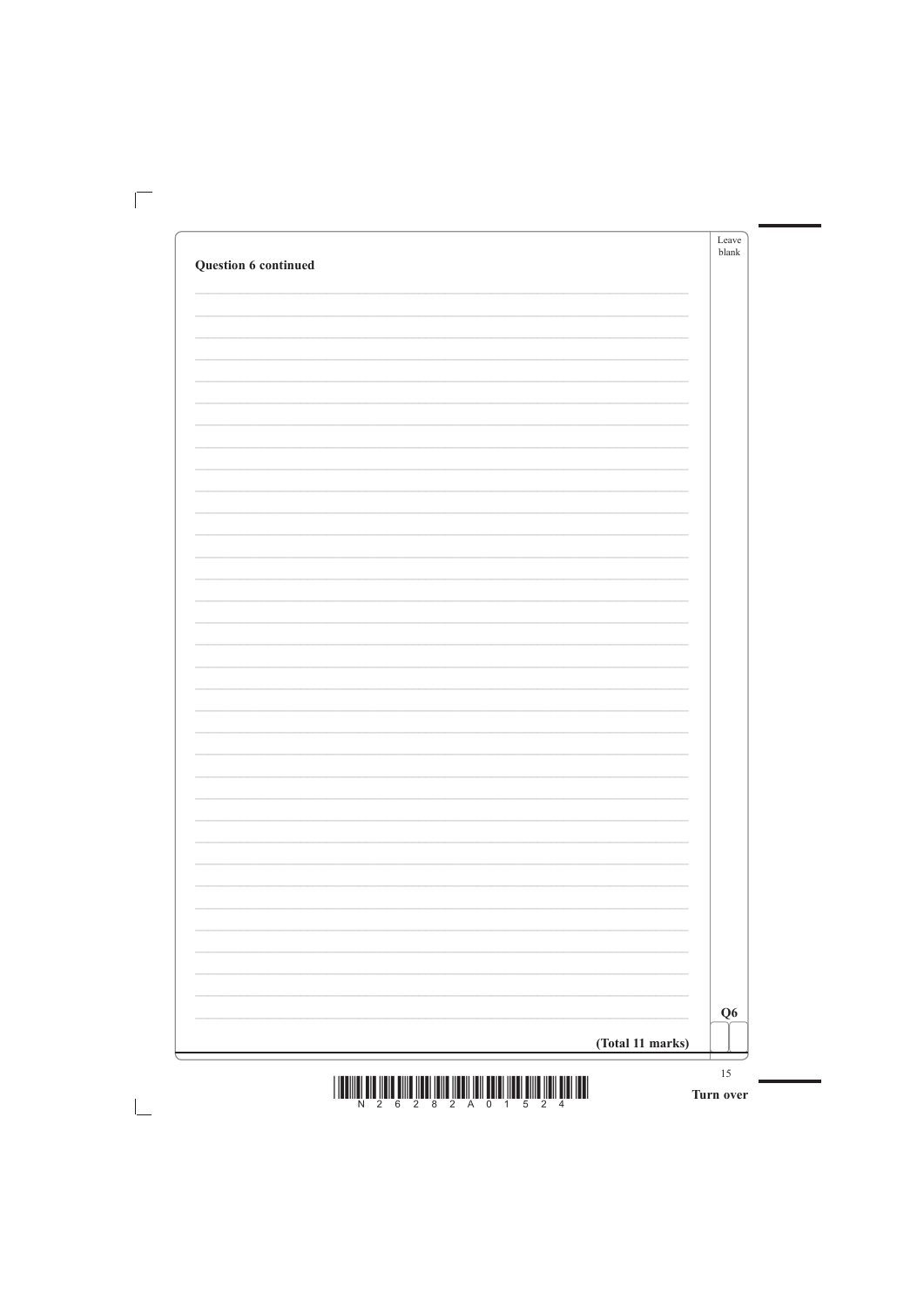![](_page_15_Figure_0.jpeg)

![](_page_15_Figure_1.jpeg)

The curve  $C$  has parametric equations

 $7.$ 

16

$$
x = \ln (t + 2),
$$
  $y = \frac{1}{(t+1)},$   $t > -1.$ 

The finite region  $R$  between the curve  $C$  and the x-axis, bounded by the lines with equations  $x = \ln 2$  and  $x = \ln 4$ , is shown shaded in Figure 3.

(a) Show that the area of  $R$  is given by the integral

$$
\int_{0}^{2} \frac{1}{(t+1)(t+2)} dt.
$$
 (4)

(b) Hence find an exact value for this area.

 $(6)$ 

Leave blank

- (c) Find a cartesian equation of the curve C, in the form  $y = f(x)$ .
- $(4)$

 $(1)$ 

(d) State the domain of values for  $x$  for this curve.

![](_page_15_Figure_12.jpeg)

![](_page_15_Figure_13.jpeg)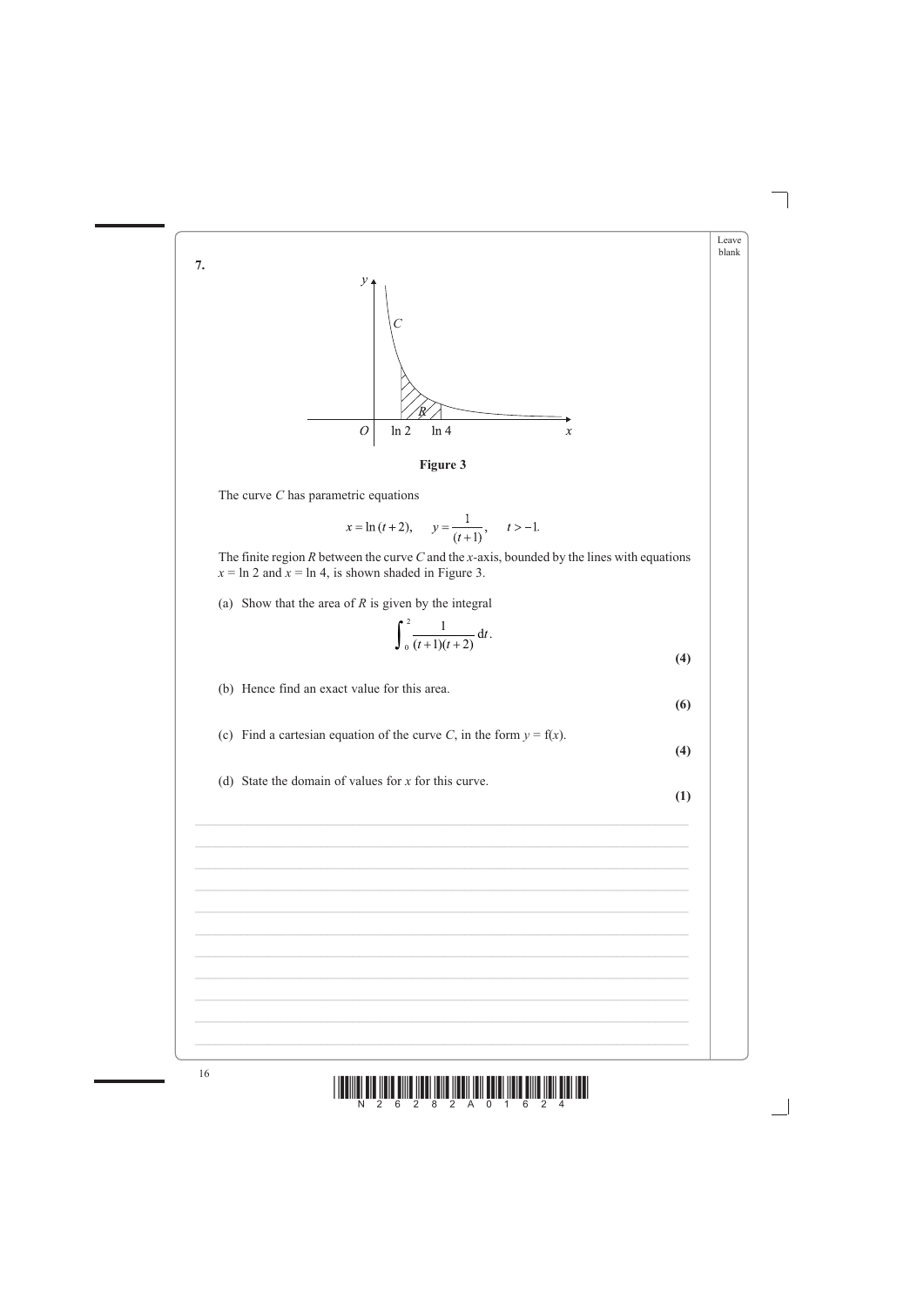|                             |                          | Leave<br>blank |
|-----------------------------|--------------------------|----------------|
| <b>Question 7 continued</b> |                          |                |
|                             |                          |                |
|                             |                          |                |
|                             |                          |                |
|                             |                          |                |
|                             |                          |                |
|                             |                          |                |
|                             |                          |                |
|                             |                          |                |
|                             |                          |                |
|                             |                          |                |
|                             |                          |                |
|                             |                          |                |
|                             |                          |                |
|                             |                          |                |
|                             |                          |                |
|                             |                          |                |
|                             |                          |                |
|                             |                          |                |
|                             |                          |                |
|                             |                          |                |
|                             |                          |                |
|                             |                          |                |
|                             |                          |                |
|                             |                          |                |
|                             |                          |                |
|                             |                          |                |
|                             |                          |                |
|                             |                          |                |
|                             |                          |                |
|                             |                          |                |
|                             |                          |                |
|                             |                          |                |
|                             | $\overline{\phantom{a}}$ |                |
|                             |                          |                |
|                             |                          |                |

![](_page_16_Figure_1.jpeg)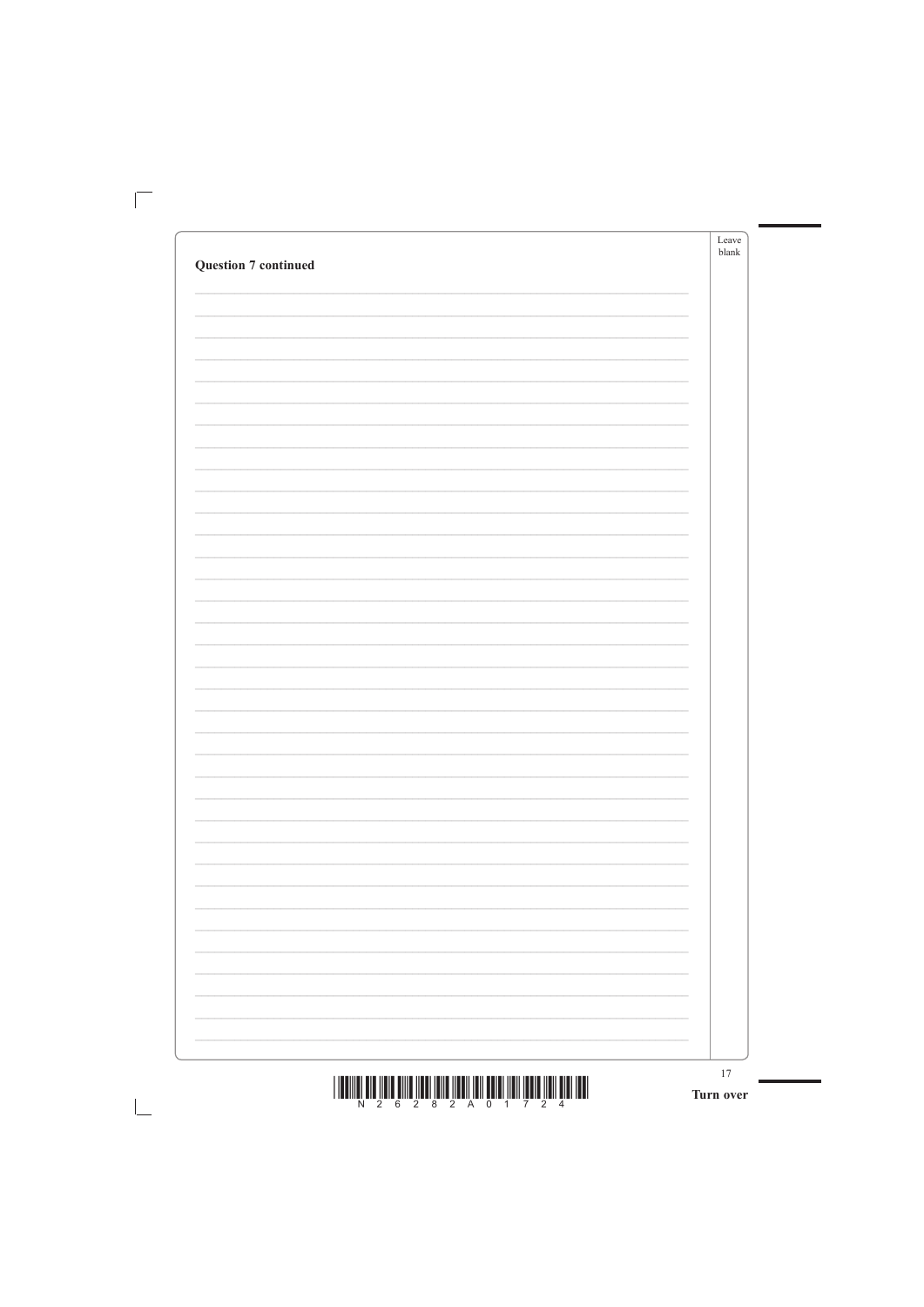| <b>Question 7 continued</b> | Leave<br>blank |
|-----------------------------|----------------|
|                             |                |
|                             |                |
|                             |                |
|                             |                |
|                             |                |
|                             |                |
|                             |                |
|                             |                |
|                             |                |
|                             |                |
|                             |                |
|                             |                |
|                             |                |
|                             |                |
|                             |                |
|                             |                |
|                             |                |
|                             |                |
|                             |                |

![](_page_17_Figure_1.jpeg)

![](_page_17_Figure_2.jpeg)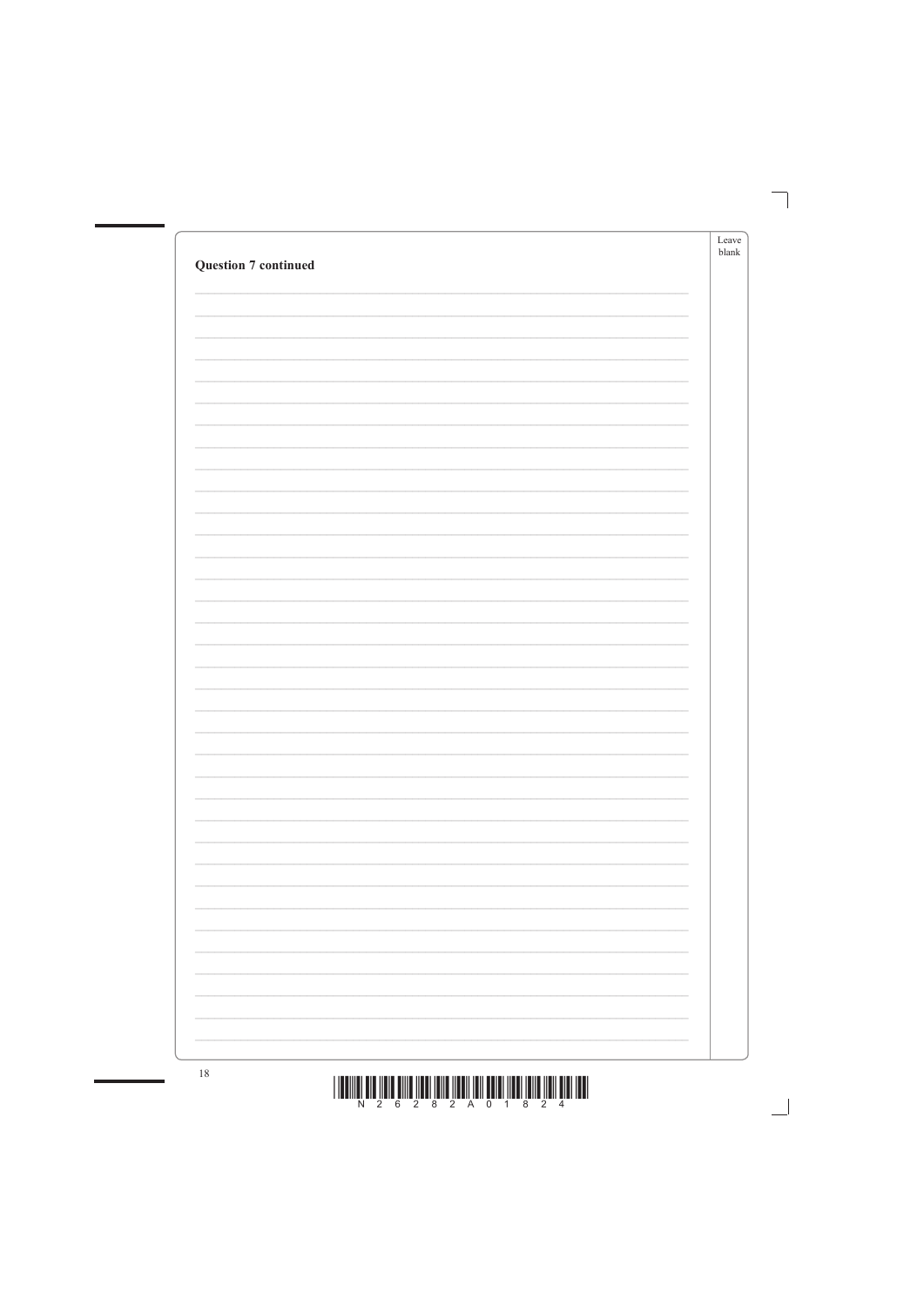|                             |                          | Leave<br>blank |
|-----------------------------|--------------------------|----------------|
| <b>Question 7 continued</b> |                          |                |
|                             |                          |                |
|                             |                          |                |
|                             |                          |                |
|                             |                          |                |
|                             |                          |                |
|                             |                          |                |
|                             |                          |                |
|                             |                          |                |
|                             |                          |                |
|                             |                          |                |
|                             |                          |                |
|                             |                          |                |
|                             |                          |                |
|                             |                          |                |
|                             |                          |                |
|                             |                          |                |
|                             |                          |                |
|                             |                          |                |
|                             |                          |                |
|                             |                          |                |
|                             |                          |                |
|                             |                          |                |
|                             |                          |                |
|                             |                          |                |
|                             |                          |                |
|                             |                          |                |
|                             |                          |                |
|                             |                          |                |
|                             |                          |                |
|                             |                          |                |
|                             |                          |                |
|                             |                          |                |
|                             | $\overline{\phantom{a}}$ |                |
|                             |                          |                |
|                             |                          |                |

![](_page_18_Figure_1.jpeg)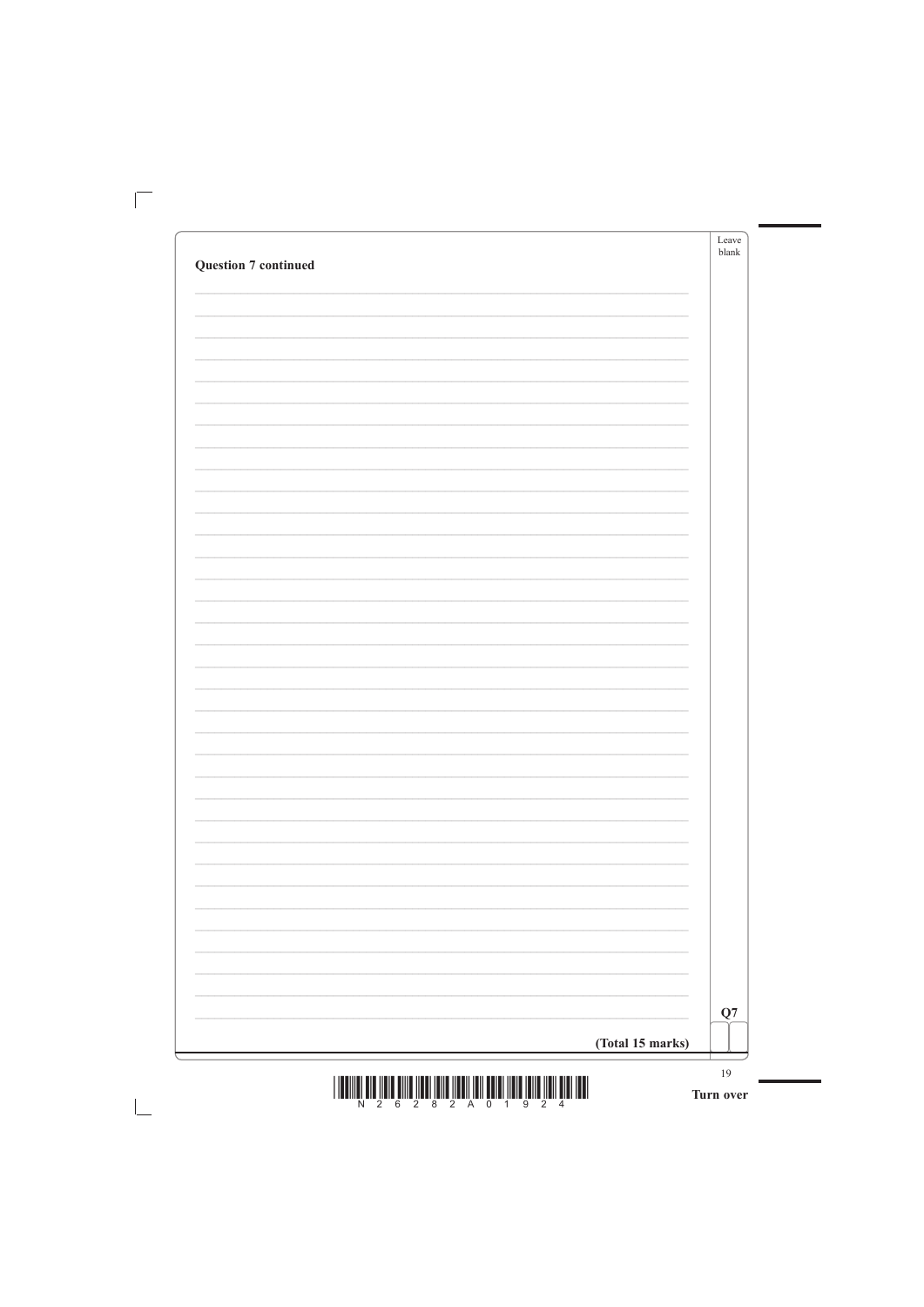![](_page_19_Figure_8.jpeg)

|    |                                                                                                                                                                                                                                                                                                                                           | Leave<br>blank |
|----|-------------------------------------------------------------------------------------------------------------------------------------------------------------------------------------------------------------------------------------------------------------------------------------------------------------------------------------------|----------------|
| 8. | Liquid is pouring into a large vertical circular cylinder at a constant rate of 1600 $\rm cm^3\,s^{-1}$<br>and is leaking out of a hole in the base, at a rate proportional to the square root of the<br>height of the liquid already in the cylinder. The area of the circular cross section of the<br>cylinder is $4000 \text{ cm}^2$ . |                |
|    | Show that at time t seconds, the height h cm of liquid in the cylinder satisfies the<br>(a)<br>differential equation                                                                                                                                                                                                                      |                |
|    | $\frac{dh}{dt} = 0.4 - k\sqrt{h}$ , where k is a positive constant.<br>(3)                                                                                                                                                                                                                                                                |                |
|    | When $h = 25$ , water is leaking out of the hole at 400 cm <sup>3</sup> s <sup>-1</sup> .                                                                                                                                                                                                                                                 |                |
|    | (b) Show that $k = 0.02$<br>(1)                                                                                                                                                                                                                                                                                                           |                |
|    | Separate the variables of the differential equation<br>(c)                                                                                                                                                                                                                                                                                |                |
|    | $\frac{dh}{dt} = 0.4 - 0.02 \sqrt{h}$ ,                                                                                                                                                                                                                                                                                                   |                |

 to show that the time taken to fill the cylinder from empty to a height of 100 cm is given by

(d) find the exact value of 
$$
\int_{0}^{100} \frac{50}{20 - \sqrt{h}} dh.
$$
 (6)

 (e) Hence find the time taken to fill the cylinder from empty to a height of 100 cm, giving your answer in minutes and seconds to the nearest second.

**(1)**

![](_page_19_Figure_7.jpeg)

$$
\int_{0}^{100} \frac{50}{20 - \sqrt{h}} \, \mathrm{d}h. \tag{2}
$$

Using the substitution  $h = (20 - x)^2$ , or otherwise,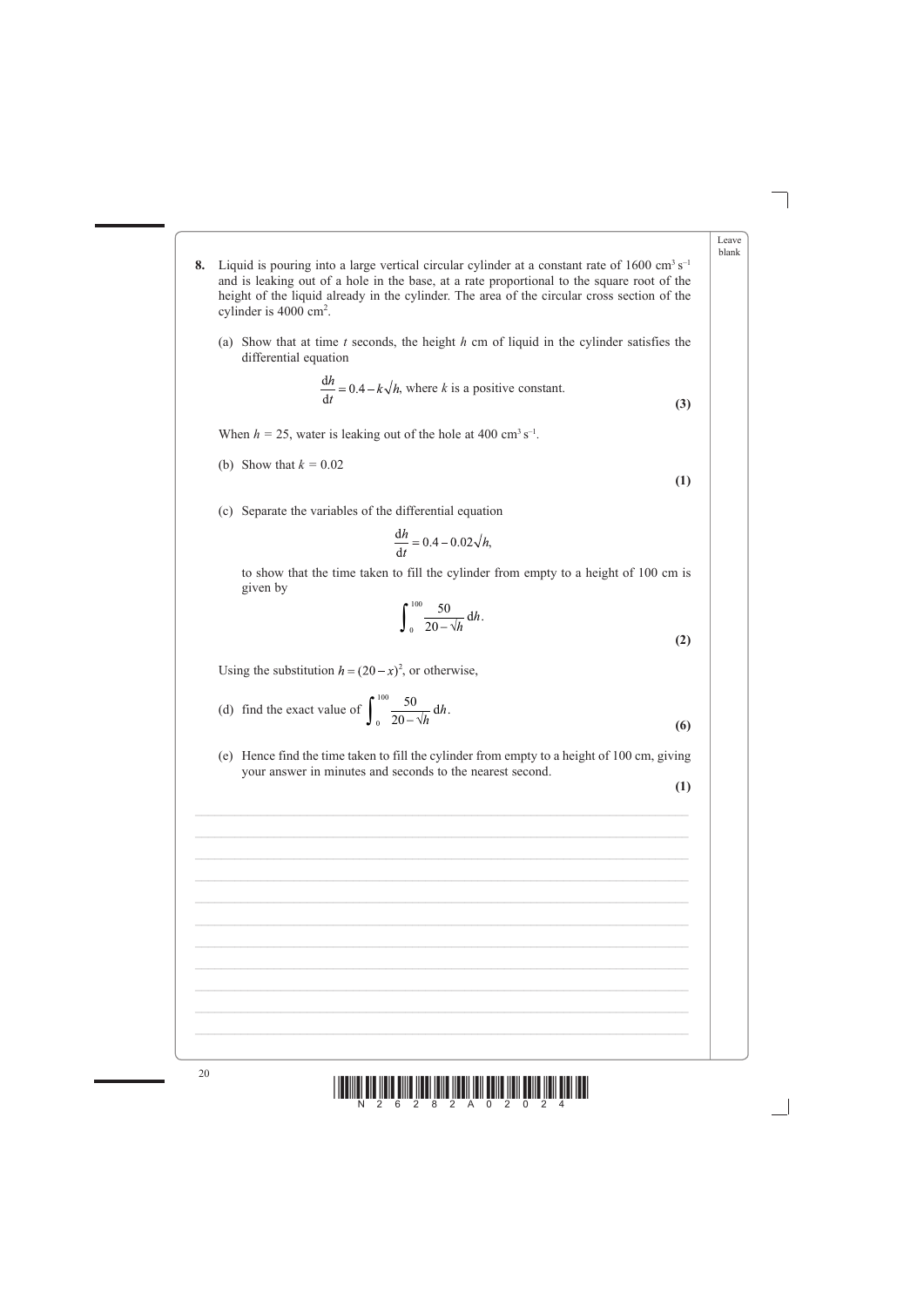| <b>Question 8 continued</b> | Leave<br>$b$ lank |
|-----------------------------|-------------------|
|                             |                   |
|                             |                   |
|                             |                   |
|                             |                   |
|                             |                   |
|                             |                   |
|                             |                   |
|                             |                   |
|                             |                   |
|                             |                   |
|                             |                   |
|                             |                   |
|                             |                   |
|                             |                   |
|                             |                   |
|                             |                   |
|                             |                   |
|                             |                   |
|                             |                   |
|                             |                   |
|                             |                   |
|                             |                   |
|                             |                   |
|                             |                   |
|                             |                   |
|                             |                   |
|                             |                   |
|                             |                   |
|                             |                   |
|                             |                   |
|                             |                   |

![](_page_20_Figure_1.jpeg)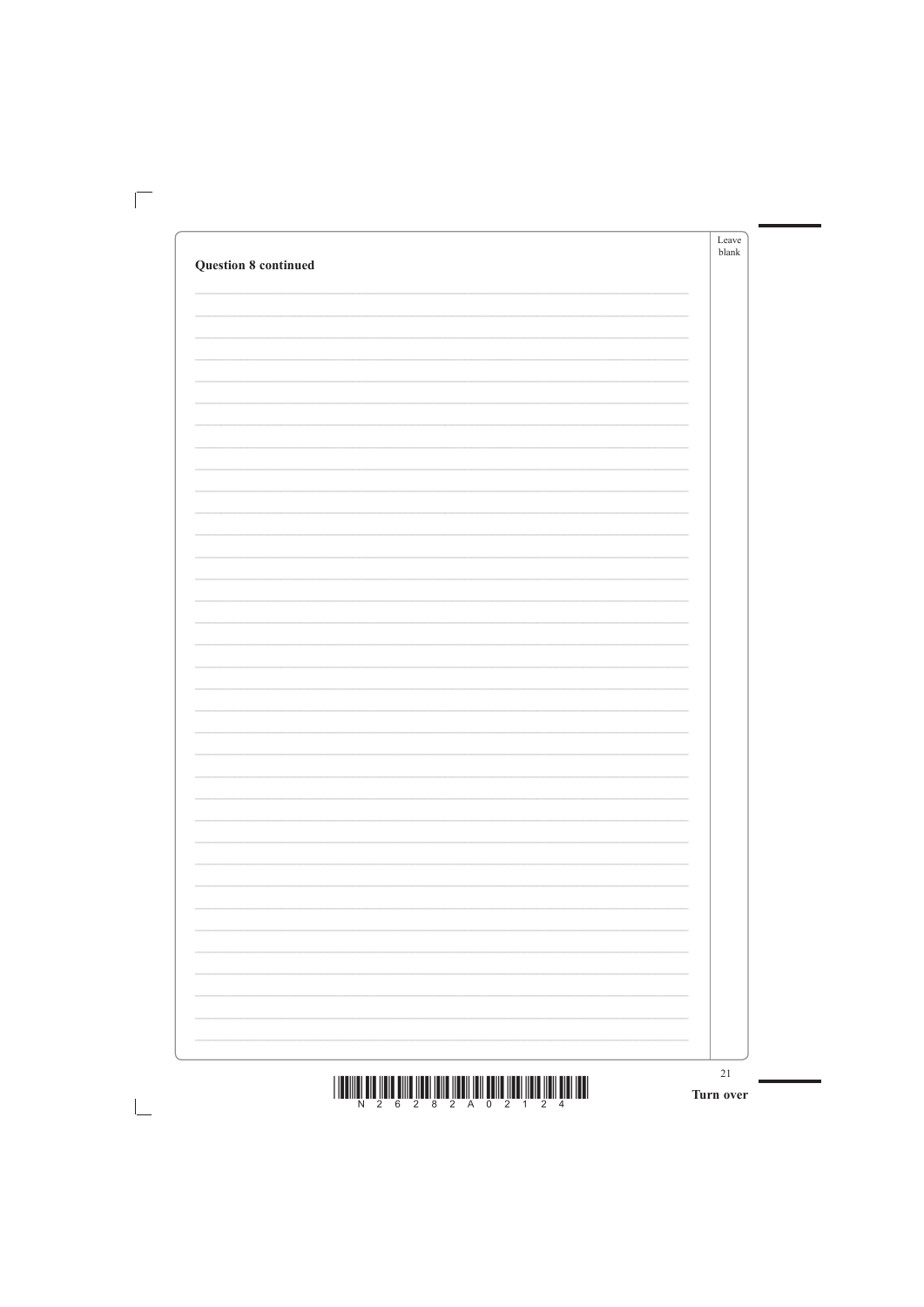| <b>Question 8 continued</b> | Leave<br>blank |
|-----------------------------|----------------|
|                             |                |
|                             |                |
|                             |                |
|                             |                |
|                             |                |
|                             |                |
|                             |                |
|                             |                |
|                             |                |
|                             |                |
|                             |                |
|                             |                |
|                             |                |
|                             |                |
|                             |                |
|                             |                |
|                             |                |
|                             |                |
|                             |                |

![](_page_21_Figure_1.jpeg)

![](_page_21_Picture_3.jpeg)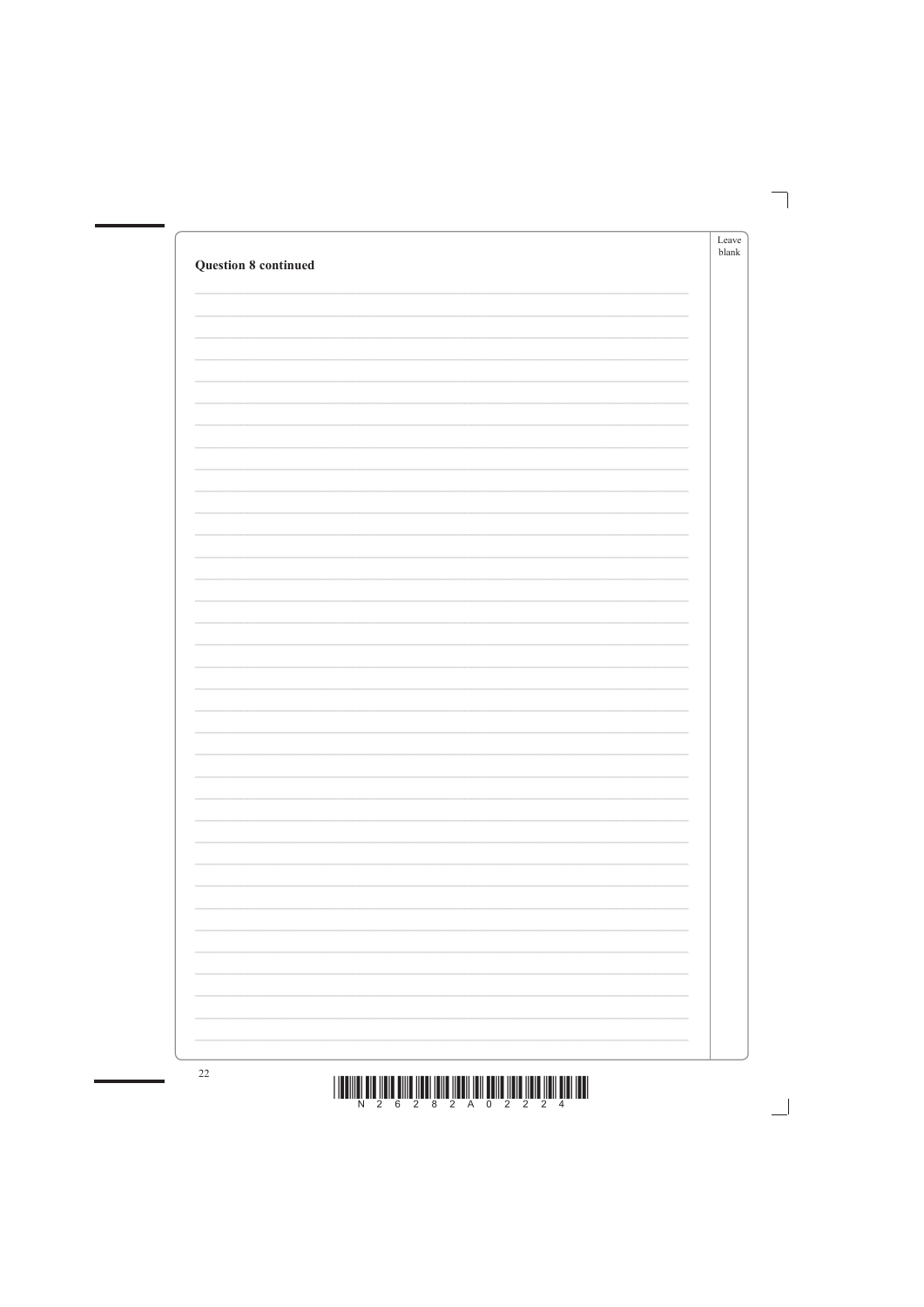|                             | Leave<br>$b$ lank |
|-----------------------------|-------------------|
| <b>Question 8 continued</b> |                   |
|                             |                   |
|                             |                   |
|                             |                   |
|                             |                   |
|                             |                   |
|                             |                   |
|                             |                   |
|                             |                   |
|                             |                   |
|                             |                   |
|                             |                   |
|                             |                   |
|                             |                   |
|                             |                   |
|                             |                   |
|                             |                   |
|                             |                   |
|                             |                   |
|                             |                   |
|                             |                   |
|                             |                   |
|                             |                   |
|                             |                   |
|                             |                   |
|                             |                   |
|                             |                   |
|                             |                   |
|                             |                   |
|                             |                   |
|                             |                   |
|                             | $\bf Q8$          |

 $\overline{\Box}$ 

![](_page_22_Figure_1.jpeg)